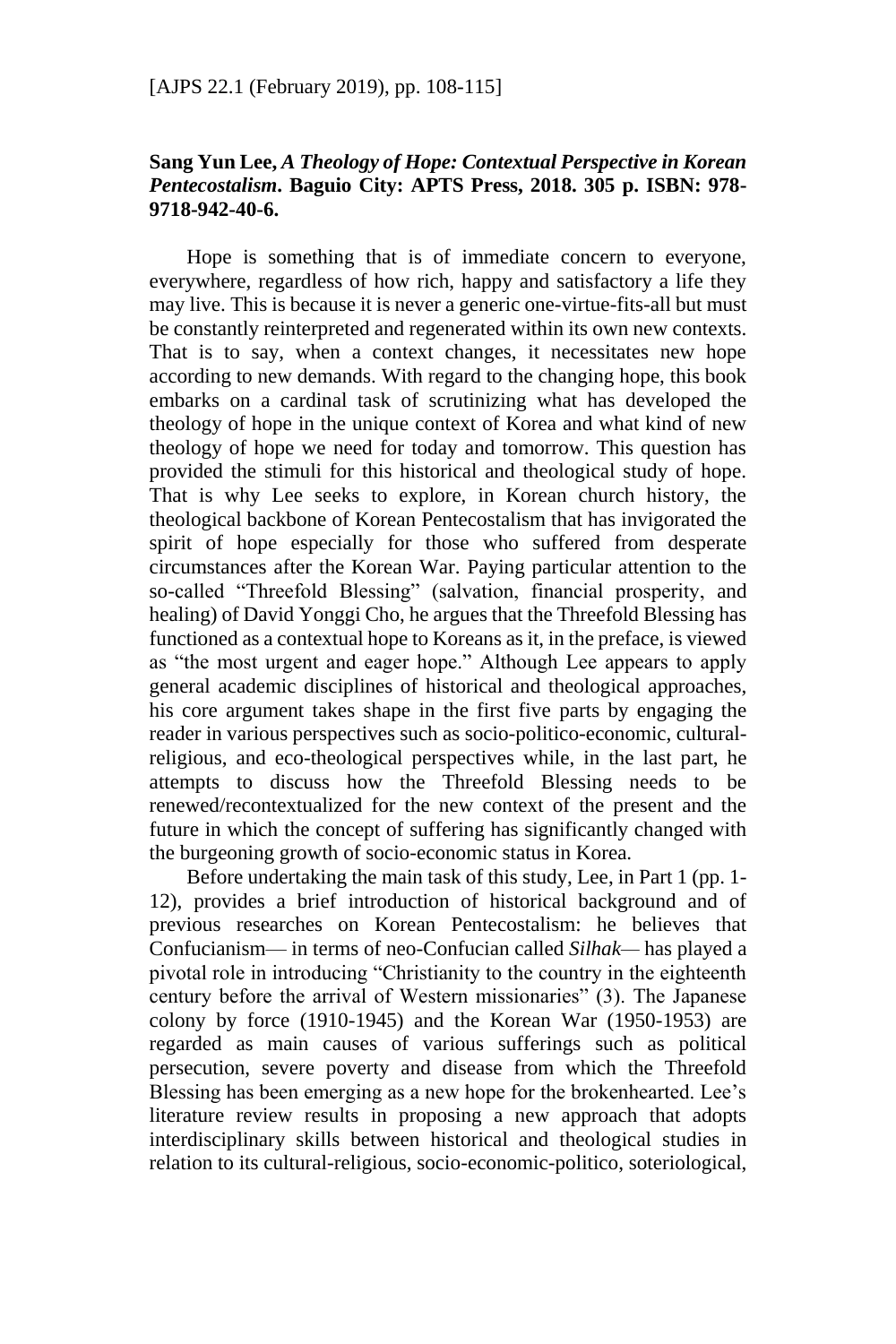pneumatological, eco-theological and socio-theological perspectives since most scholarly works on the Korean Pentecostalism with regard to the Threefold Blessing tend to be centralized on the church growth and "the influences of shamanistic belief on the prosperity theology" (11).

Part Two devotes its seven subordinate chapters (chapters 3-9, pp.13) to the discussion on how Korean Pentecostalism could be successfully contextualized under Japanese colonization beginning from the arrival of Christianity finishing with the establishment of Korean Pentecostalism. Buddhism and Confucianism are presented as "ruling dispensations for about a thousand years" (15). A special attention is given to the tension between the *Choseon* Dynasty and the Confucian scholars of *Silhak* since *Sihak* endeavored in civilization and evinced interests in western culture including science and Christianity. Lee appears to carefully demonstrate that Korean Christianity including Pentecostalism developed its own indigenous aspects since their history began before the arrival of western missionaries. After acknowledging the two Korean revivals— in Wonsan (1903) and Pyongyang (1907) as the inauguration of the early indigenous Korean Pentecostal movements, Lee turns to the specific historical background of the post-Korean War where the Threefold Blessing needs to be "the primary focus of Cho's message" and "the central theological tenet of Korean Pentecostalism" in the hopeless context (22). Protestant missions in Korea that began with the arrival of H.N. Allen in 1884 and the process of translating the Bible into Korean called *Hangeul* are also presented. The Korean evangelists Seon Ju Gil, Ig Doo Kim and Yong Do Yi are considered as the most prominent early Pentecostals who "contributed individually to the development of the Pentecostal movement under Japanese rule" (pp. 53-58). Some crucial key figures to understanding the establishment of the Korean Pentecostalism are introduced like the first Pentecostal missionary Mary C. Rumsey who arrived at Korea as an independent missionary in March, 1928, and some other missionaries— Gladys Parson (in 1930), E. H. Meredith and L. Vessey (in 1933) together with three indigenous Korean church leaders—Hong Huh, the first Korean superintendent of the Assemblies of God in Korea, Sung San Park, the pastor of the Seoul church in 1932, and Boo Keun Bae, one of the first ordained Pentecostal pastors on October 5, 1938.

Part Three (pp. 69-108) deftly and robustly examines some important aspects that are central to contextualization for the Korean Pentecostalism. *Hananim/Haneunim*, the Korean name of God for one supreme being, is first mentioned by Lee as he believes that the name was originated from "Shamanism's name for the sky god" (71), and the concept of *Haneunim* in Korean shamanism has influenced the way Korean Christians understand God. The fact that "the ancient Koreans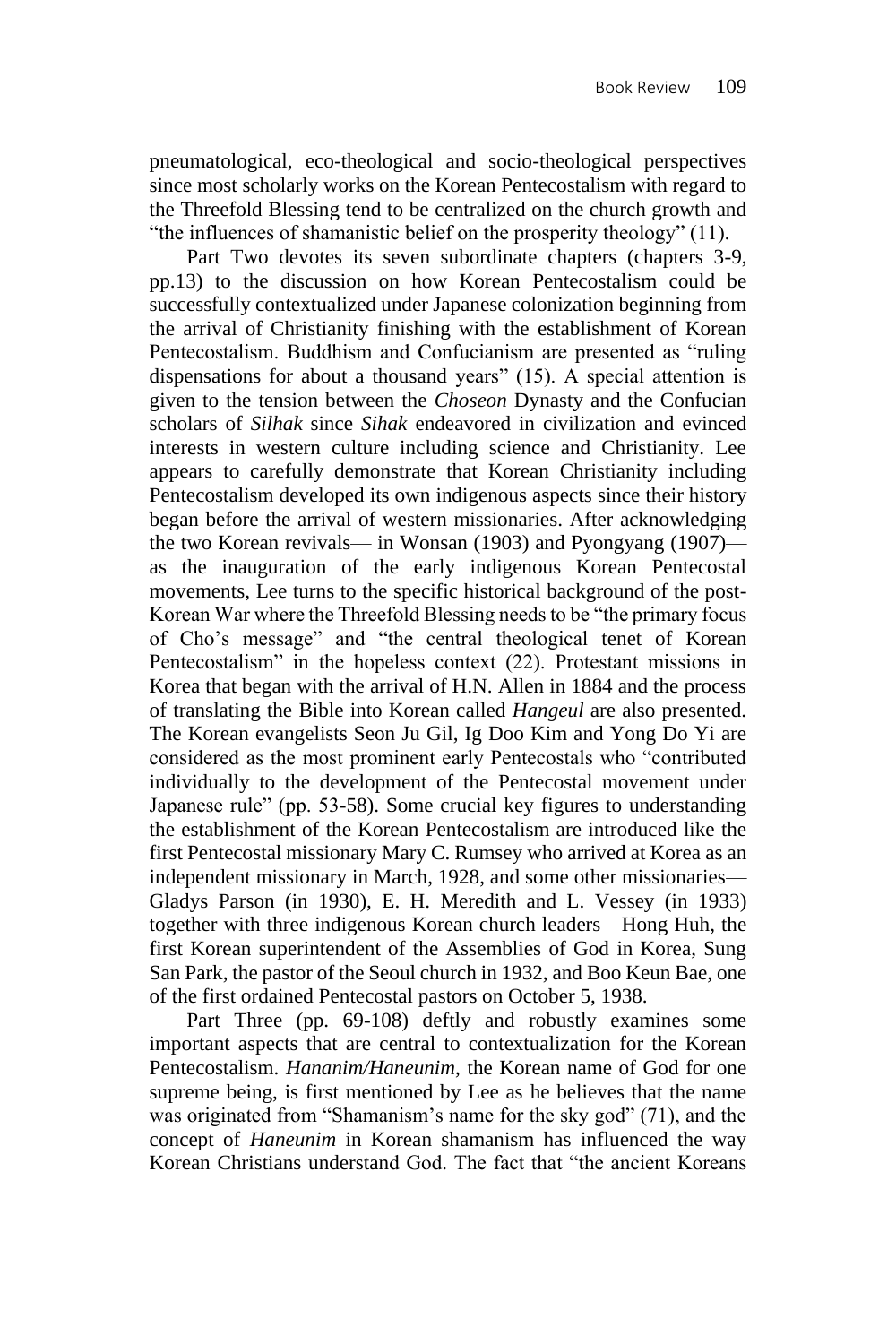believed that *Haneunim* controlled nature, including the blessings and calamities of human life"—but as a fearful Deity (72)—allows Lee to argue that this name became a theological foundation of "the God of Korean Pentecostal" (75) as it was reconceptualized as *Joeushin Hananim* (the good God) by Cho in the post-Korean War context. Lee also tries to understand the people of God in suffering with special reference to *Minjung* "(the mass of people)" and *Han* "(the perceived suffering of the people)" (79), and concludes that the message of the Threefold Blessings in 3 John 2 was "effectively contextualized into Korean society because it provided the only real hope" for the suffering people (83) and that "*Han* can be released through inner healing by the Spirit" (91). Lastly, the author does not nullify the idea that there is a strong connection between Shamanism and the Korean Pentecostalism while admitting its influence upon the Korean Pentecostals in two aspects: It helped Korean Pentecostals 1) "to understand the sovereignty of God as a supreme being and the spiritual world of his subordinate spirits, devil, and angels" and 2) to "indigenize the theology of the Threefold Blessing for Christians" in terms of material blessings "as the praxis of their religiosity formulated through generations" (99).

Part Four (pp. 109-154) attempts to make some theological sense out of the mass of evidence presented with regard to the theological and historical influences on the origin and development of the Threefold Blessing in chapters 14 to 16. Chapter 14 explains that the Threefold Blessings was formulated from Cho's personal experiences of "extreme poverty and suffering from disease" (113). However, it is also delineated that there are some external sources that made impact on the process of Cho's theological development such as Classical Pentecostals, Oral Roberts, the Word of Faith Movement of Kenneth Hagin and Kathryn Kuhlman. In chapter 1, Lee reflects on some biblical surveys of 3 John 2 that became "the foundation text for the Threefold Blessing theology" (123) while dealing with the theological concepts of "reconciliation" (128) and "holistic salvation" (131). Chapter 16 shows that God's promise was considered as the basis for hope in hopeless situations. Chapter 17 then discusses the uniqueness of Cho's theological perspective in comparison to Moltmann's theology of hope: On some occasions Cho and Moltmann are believed to have much in common they experienced personal hardships that influenced their theologies especially the desperate contexts after the Koran War and the World War 2 (142). On other occasions theological differences are also observed: "Moltmann's hope is based on the resurrection of Christ and the promise of the Second Advent" (145) whereas the hope of the Threefold Blessing centers on the Christ's suffering and salvation (146). Lee in chapter 18 continues to support the theology of hope in relation to the Kingdom of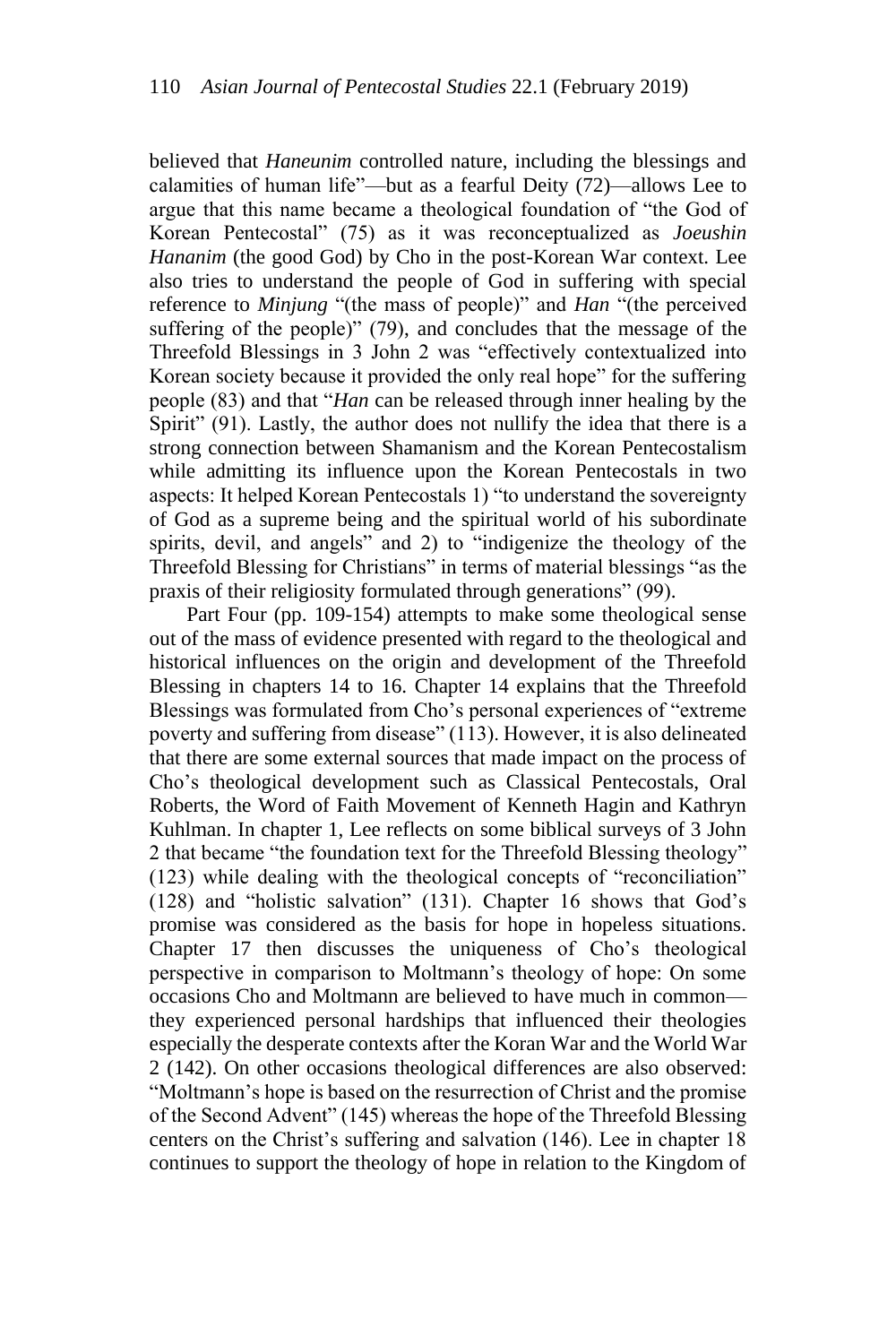God that was understood by Cho not only as an eschatological hope in the future but also as an immanent one in terms of "here and now" (149).

In Part Five (pp. 155-186), Lee addresses important matters of the Threefold Blessing regarding Spirit baptism/infilling, prosperity, healing, and Kerygma. According to Lee's observation on Cho's pneumatology, "the Holy Spirit is involved not only in the process of salvation" but also "in everyday life" (158). Therefore, it seems that the spiritual salvation subsumed under spiritual blessing in the Threefold Blessing needs to be repeatedly experienced by being filled with the Spirit in terms of having an intimate fellowship with the Spirit on a daily basis. Moreover, Lee views divine healing and financial prosperity as important as salvation in the Threefold Blessing, that none of those three is to be devalued or relegated especially in the unique context of Korea. It is also understood that Kerygma has to contain "good news" not only for the future but also for the present for the people suffering today (183).

Lee seeks to draw the reader's attention to one of his main arguments in Part Six (pp. 187-220) that "Pentecostalism needs a new hope for new Korean contexts" (221) pointing out that as current Korean context has changed, the Threefold Blessing also needs to be recontextualized according to new demands: Pentecostals have 1) to share their material prosperity for the society as "communal prosperity" (221), 2) to emphasize ethical issues, and 3) to heal the sick individuals, the society, and the ecosystem. In this regard, Lee discusses new church roles "in social responsibility" for the marginalized (190), "in hope for the reunification of Korea" (192), and "in social transformation" (195). Moreover, it is also argued that Cho's Threefold Blessing theology is to be renewed by broadening its scope from individual blessings to "the salvation of society as well as the ecosystem" (200).

Overall, this work deals with a Pentecostal theology of hope with special reference to Cho's Threefold Blessing that has been overlooked by scholars and so is a valid contribution to this area of Pentecostal studies. As far as I know this is the first volume fully dedicated to exploring the Pentecostal theology of hope in Korea. This is the main contribution of this work as it attempts to show that hope is one of the most important aspects that underlie theological foundation of Korean Pentecostalism since most studies on Korean Pentecostalism tend to focus on anthropological and missiological elements such as shamanism and church growth.

Although the present work is fresh and intellectually captivating, it could be more effective if Lee chose to apply historical theology to trace the theological development of the Pentecostal theology of hope instead of that of the Threefold Blessing. This is because the Threefold Blessing as a theology of hope limits its scope and validity to the post-Korean war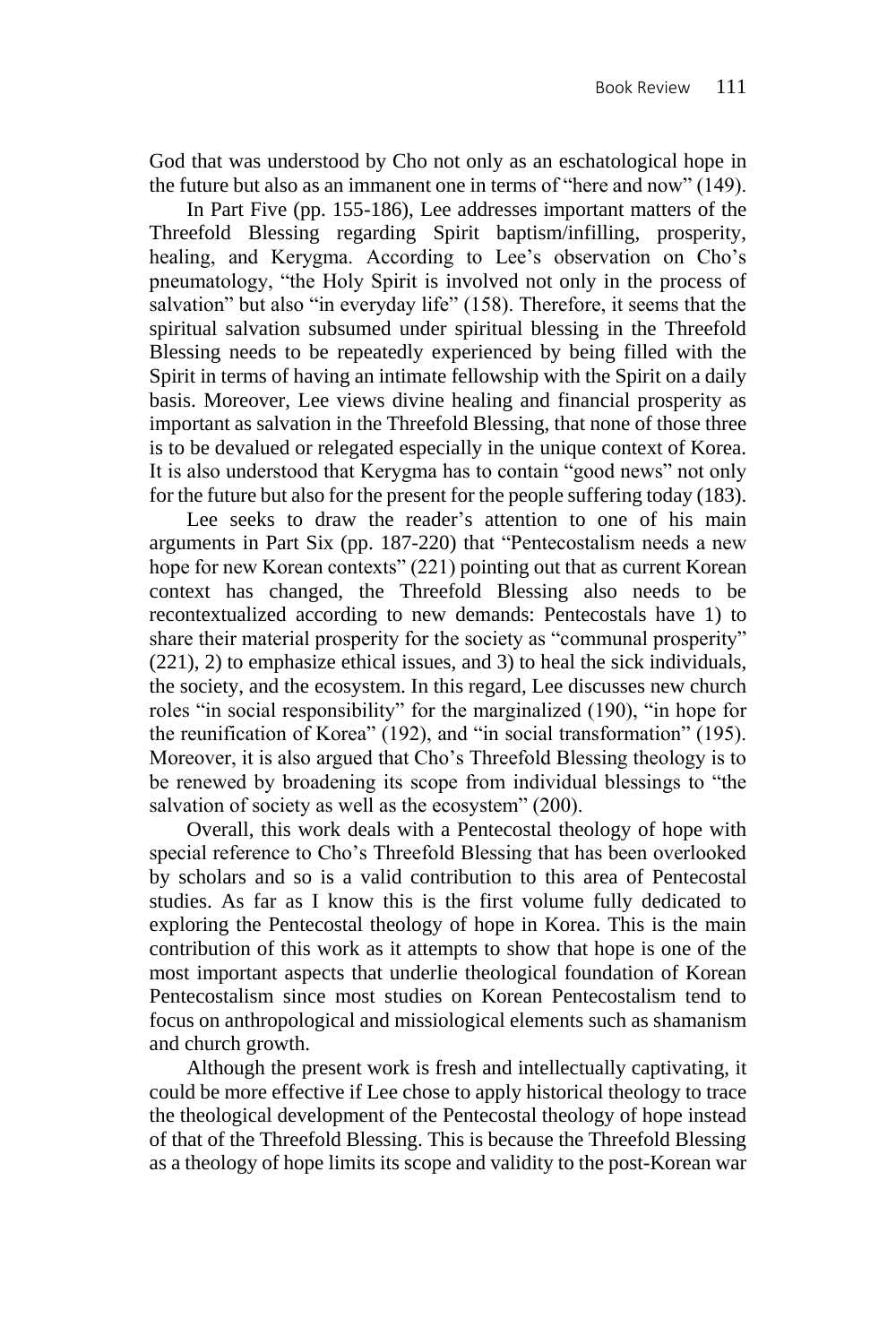era since it is a conventional term of Cho. Due to the fact that the concept of the Threefold Blessing specialized with a new addition of financial prosperity, which is not of early Pentecostals especially before the Korean War, it cannot be the theological framework for the Korean Pentecostalism as a whole. This is where confusion can arise as if Lee proposes the Threefold Blessing as a new theological distinctiveness of the Pentecostalism in Korea when he actually limits its scope only to the post Korean War period. Additionally, although his study has presented a solid argument for understanding Korean Pentecostal theology of hope, the work would have been strengthened by exploring some other contemporary Pentecostals figures together with Cho. Admitting Cho's great influence upon modern Korean Pentecostalism, I also need to ask a nagging question of "How much is Cho's perspective representative of the Korean Pentecostalism?" Sometimes I wonder if Cho's theology is of Korean Pentecostals or of the Yoido Full Gospel Church.

It is also academically fascinating to see a direct theological dialogue between two Christian giant men who can be reminiscent of hope—Cho and Moltmann—although it might be worth taking this study a little more thoroughly in depth. In considering my own response to this matter, I find within myself a deep love and admiration for the comparison by which Lee could bring his contribution for further development of Korean Pentecostal theology. I concur with Lee's recommendation for continued future growth of Korean Pentecostalism that one needs to give special attention to Moltmann's christology and pneumatology in broadening the scope of the Threefold Blessing from individuals to society and the ecosystem (221). Moreover, Lee rightly points out that Christian ethics is what Korean Pentecostals need to reconsider to prevent "Christian materialism" (204). However, I want to begin by saying that it does not seem to me that these recommendations for the future of Korean Pentecostalism can reasonably be accepted merely as a solution to the problems of Korean Pentecostalism today. This may have some truth to it, but it is also evident that many ethical problems, in a sense, have little to do with knowing what is right or wrong. Perhaps the theological issues of sanctification, self-deception, and suffering should be dealt with more seriously. It seems inevitable that many Korean Pentecostals, including Cho himself, lack in those areas since Cho's theological foundation, called the Fivefold Gospel, replaced the Sanctifier to the Blesser. It is a sensational issue that Cho was convicted of embezzling about twelve million dollars. I personally found it very frustrating that he—in his preaching without admitting his fault—considered the moment of shame and dishonor as the time for God to make Cho himself grow out of pain and suffering. Undergirding Lee's proposal for the future of Korean Pentecostalism, I also see the necessity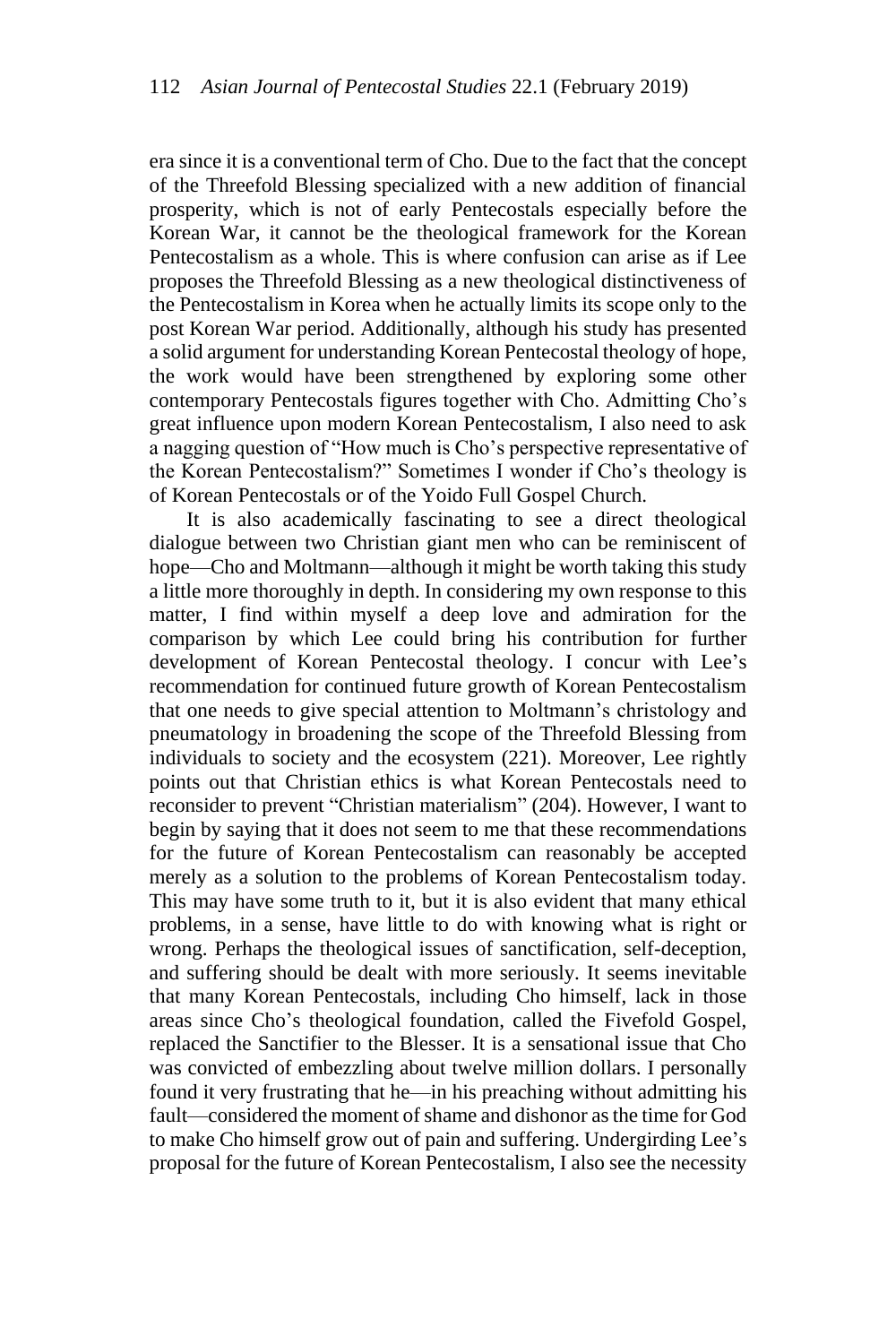of reinterpreting/developing/emphasizing the theological tenet of sanctification from a Pentecostal perspective. I personally find Lee's opinion unquestionably sound and vitally important: "Moltmann's political theology is deeply engaged in the fulfillment of basic human needs and the protection of human dignity and rights. The new Threefold Blessing has to deal theologically with those same social and political matters" (216). My only concern is political matters since the political status of South Korea has evolved to a certain level of a mature democratic country where the issue of human dignity and rights can hardly be objectively measured. In this regard, *the Korean church* is discouraged to make any political speech, although *Christians* are strongly encouraged to participate in political matters in the sense that the variety of political opinions contribute to maintaining the right spirit of democracy, but not in the sense that we Christians need to make one voice toward any political stance or party.

In addition, the detailed and nuanced debate about if "the Korean revivals were Pentecostal movement" in recent years deserves more attention "because no one reported speaking in tongues at the beginning of the revivals" (33). In this regard, Lee seeks to draw out attention to the fact that there is a strong evidence of a tongue manifestation during the Pyongyang revival movement in 1907 (34). Moreover, I believe the considerations of the three indigenous leaders such as Seon Ju Gil, Ig Doo Kim and Yong Do Lee, add up to a fairly strong case for regarding them as early Korean Pentecostals. However, in spite of its wellstructured and written study on the three Pentecostals, there are some points worth pondering: 1) It is argued that "During the Korean revival movement, Korean Pentecostal leaders such as Seon Ju Gil, Ig Doo Kim, and Yong Do Lee commonly performed healings and miracles" (33). I am not convinced, however, that one can say Gil ever performed healing whereas the other two are obviously well known as healing practitioners. In fact, it is hard to find any archaic data that shows Gil's involvement in healing, although he can be considered to be the first Pentecostal preacher. 2) It is Lee's assertion that for early Korean Pentecostals "God is not the Supreme One who not only reigns over the eternal life after death but the One who reigns over the earthly life and cares for us on the earth" (77-78). Some confusion is introduced, however, when this concept of the supreme God—who is immanent—is one of the theological backbones of Ig Doo Kim as Lee himself asserts that "he [Kim] convinced Koreans that God could intervene not only in the spiritual dimension but also in the material problems of everyday life" (56). Lastly, it may seem to be a hasty conclusion that "His [Ig Doo Kim] healing ministry caused a sensation: Koreans had never previously experienced divine healing" (55). I agree with Lee for Kim's sensational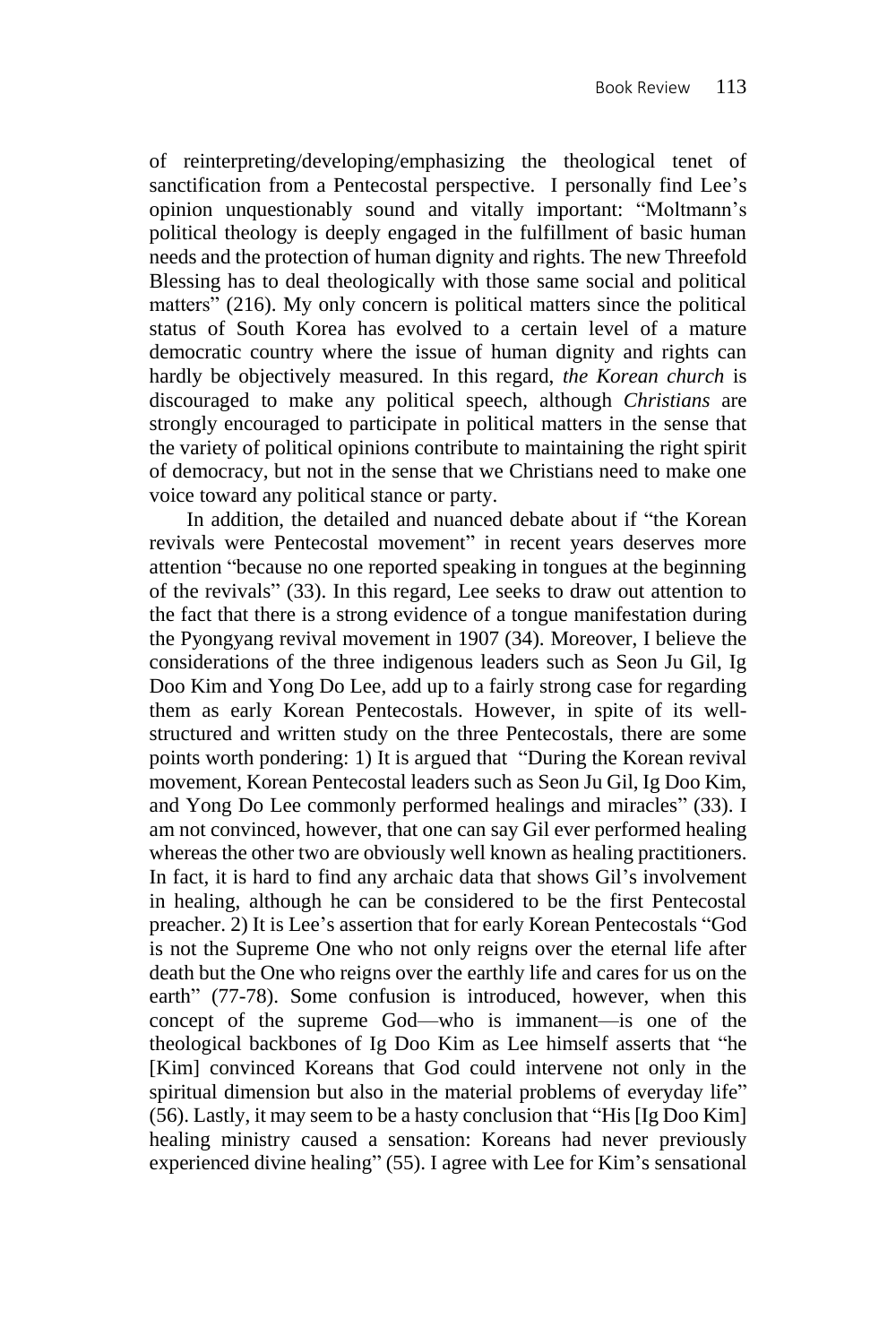healing ministry because Kim is considered as the most powerful and the first healing practitioner in the sense that he provided a prototype of healing crusade while the following statement is dubious due to some reports on healing occasions that took place before Kim's time.

There seem to be some minor points worth pondering: 1) One of the reasons why this work is meaningful is that Lee attempts to pay a great deal of attention to some factors that have not been studied much especially with regard to Korean Pentecostalism. While Lee's work contributes to enriching Pentecostal studies, it would be greatly appreciated if he could endeavor to narrow down the influence of Confucianism to the Korean Pentecostal circle rather than that of Korean Christianity in general. 2) I believe it is Synan's argument cited by Lee that Cho was influenced by Kathryn Kuhlman in terms of words of knowledge (122). Although intriguing, this idea seems difficult to be supported since Synan himself does not provide any concrete evidence except the similarity between Kuhlman and Cho regarding the way that they pray. 3) Moreover, chapter 2, which catches a glimpse of some previous researches on Korean Pentecostalism, retards the progress of deploying historical development from chapter 1 en route to Part 2, which provides historical survey on Korean Pentecostalism. It would be better if chapter 1 be relocated just before or under Part 2 without having any interruption of chapter 2.

All things considered, the achievement of Lee's work is tremendous in terms of helping the reader to understand how Korean Pentecostalism has been developed in the unique context of Korea from the arrival of Christianity and how today's Korean Pentecostals need to recontextualize the theology of hope as the socio-economic demands evolves. On one hand, Lee's handling of the Threefold Blessing of Cho is particularly clear and well-argued since the author is capable of examining Cho's theology from the insider perspective of the YFGC. On the other hand, being a pastoral staff of the church, Lee seems to have a limitation to be critical enough to evaluate Cho's theology and ministries from a distance. Despite the need of this critical evaluation on Lee's work, this volume provides a solid survey of a new Korean Pentecostal perspective through the lens of the theology of hope. I agree on the important point that Korean Pentecostals need to practice the Threefold Blessing in its new scope: salvation and healing should focus on individual, society, and even ecosystem while financial prosperity also needs to be a communal blessing to be shared with the poor and marginalized. Regardless of one's agreement or disagreement with the author, this is a accomplished and persuasive achievement for those who are interested in Pentecostal studies in Korea or in East Asia. This book